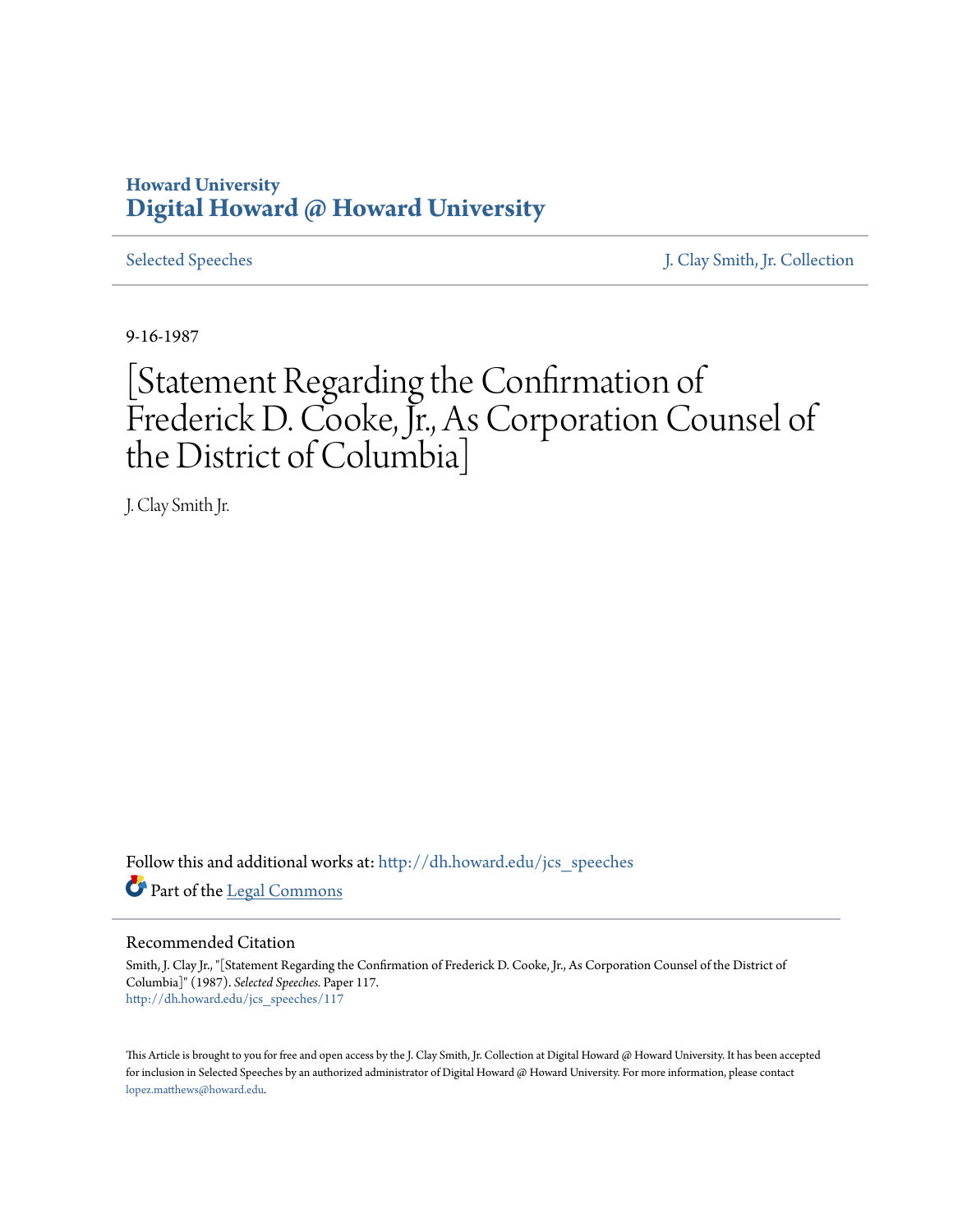$1404$ 



**HOWARD UNIVERSITY** 2900 VAN NESS STREET. N.W. WASHINGTON, D.C. 20008 FOUNDED BY GENERAL O. O. HOWARD

September 16, 1987

STATEMENT OF J. CLAY SMITH, JR., DEAN, HOWARD UNIVERSITY SCHOOL OF LAW REGARDING THE CONFIRMATION OF FREDERICK D. COOKE, JR., AS CORPORATION COUNSEL OF THE DISTRICT OF **COLUMBIA** 

I am pleased to participate in the confirmation hearings of the Honorable Frederick Douglas Cooke, Jr., to be Corporation Counsel of the District of Columbia. In doing so, I would like to note that the Howard University School of Law and the Office of Corporation Counsel have a relationship that spans nearly 120 years. For example, near 1869, the year that the Law School opened its doors, a white abolitionist lawyer from Ohio, Albert Gallatin Riddle, was appointed Corporation Counsel for the District of Columbia. In 1869, Riddle, under the deanship of John Mercer Langston, became one of the first law professors at the Howard University School of Law.

Over the last 119 years, many of our law graduates have worked in the Corporation Counsel's Office and many more will do so in the future. Today, I am here to report to the distinguished members of the District of Columbia City Conseil about the worthiness of Frederick Douglas Cooke, Jr., to have the trust of the people of the District of Columbia bestowed upon him as Componention Counsel.

Mr. Cooke, a native of the District  $a \otimes a$  a resident of this City, is a cutstanding human keing. This quality provides the citizens with a Contrasting Counsel rooted in the people. Cooke is a hard-working person.

17